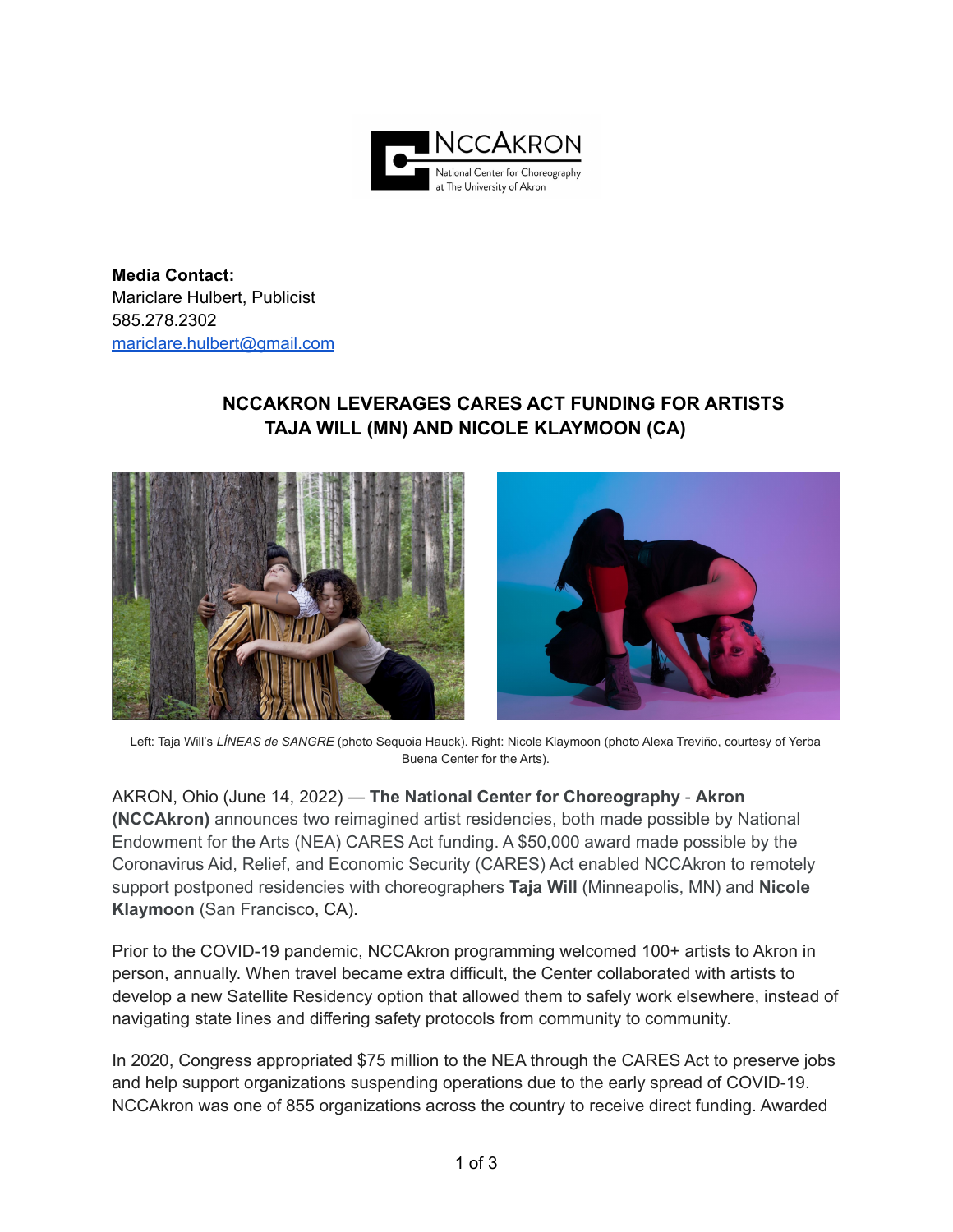funds were restricted to projects that had already been put into motion and were directly affected by COVID-19. In this case, NCCAkron allocated these funds towards residencies with Will and Klaymoon, originally scheduled for spring 2020.

"Beyond using this government support as a stopgap or to simply make good on postponed activities, CARES Act funding via the NEA allowed us to reimagine and experiment with how else NCCAkron can work with artists," said NCCAkron Executive/Artistic Director Christy Bolingbroke. "The lasting effects and uncertainty of COVID times informed the dreamstorming we did with Taja and Nicole around the conventional boundaries of time, place, and space."

From spring 2021 through summer 2021, Will developed their feature-length film *LÍNEAS de SANGRE* during a Satellite Residency across multiple locations by developing a three-part way of working at different scales and phases. *LÍNEAS de SANGRE* follows Will's works *Bruja // Fugitive Majesty* and *Blood Language,* all of which explore archetypes and ancestry. "Retailoring my NCCAkron studio residency to satellite formations allowed me to not only pivot a live performance to dance film but also to have essential time at a residency center," says Will. "The first residency NCCAkron supported took place in rural Connecticut with a longtime dance colleague and friend, who had also lost access to their studio practice during the pandemic winter. My second supported residency took place at Belwin Conservancy in rural Minnesota, Mni Sota Makoce, and was an immersion of bodies in conversations with land, plantita ancestors and our diaspora bloodlines."

This summer, Klaymoon and her street dance theater company Embodiment Project will participate in a Satellite Residency in Honokaa, Hawaii in support of their work *The Grain of Tooth Inside of Sand (SAND). SAND* is an original multi-disciplinary dance production that uses choreo-poetry, street dance, live song, interactive media, and documentary theater to tell a series of stories – unpacked through the body – to hold grief, aliveness, and healing through community movement building and site responsive performance. "I am grateful for the support to collaboratively reimagine what a residency can look like, in a way that centers and prioritizes the safety and wellbeing of all our artists," says Klaymoon. "Having the space to revisit complex and heavy themes with care will be incredibly influential to the project."

As on-site residencies resume, NCCAkron plans to integrate new thinking and concepts explored in the prototyping of Satellite Residencies, continually revisiting the idea of what it means to be "in residence" and developing reciprocal relationships.

## **About NCCAkron**

The National Center for Choreography at The University of Akron supports the research and development of new work in dance by exploring the full potential of the creative process. In addition to offering studio and technical residencies to make new work, activities focus on catalyzing dialogue and experimentation; creating proximity among artists and dance thinkers; and aggregating resources around dance making. For more information, visit nccakron.org.